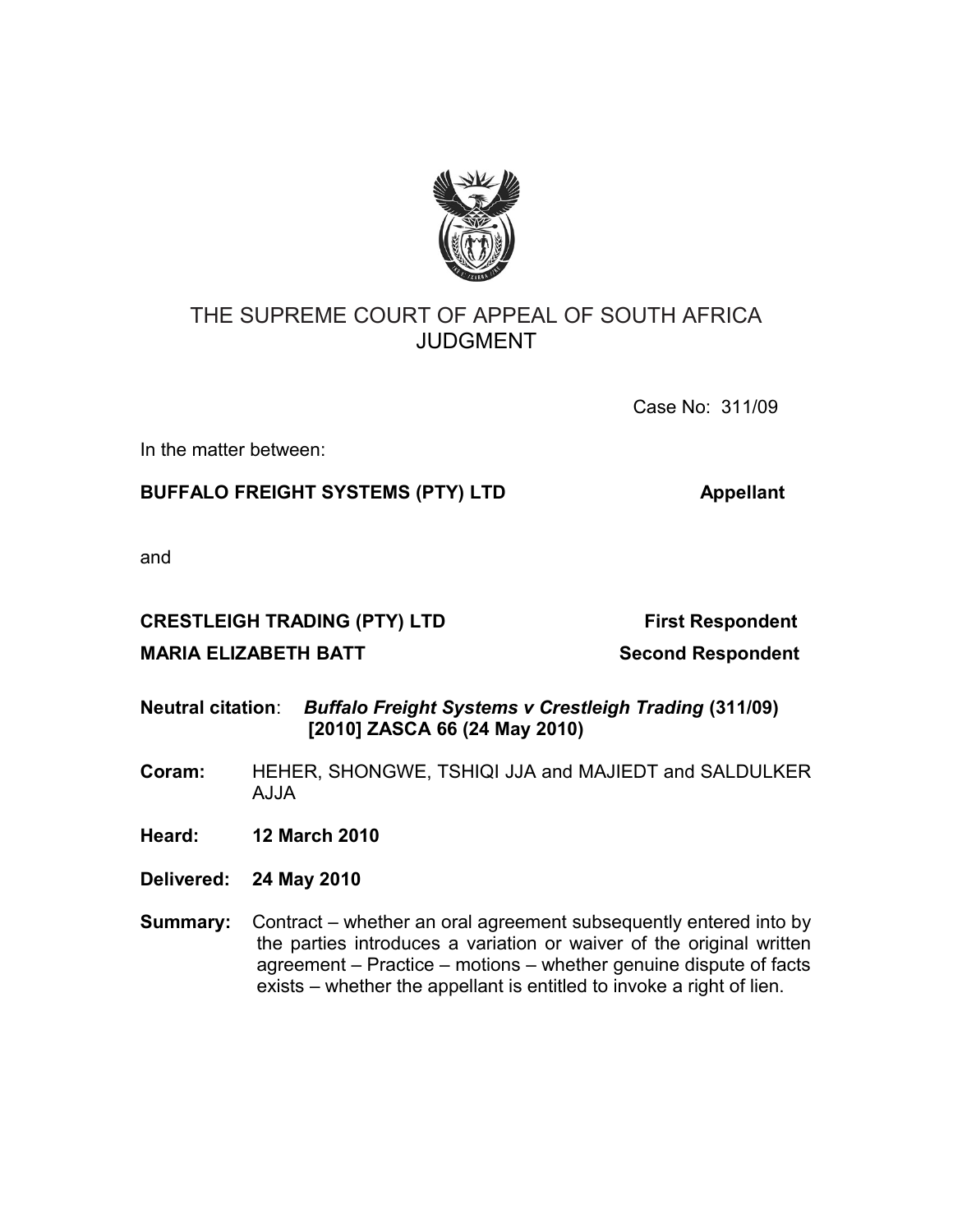### **ORDER**  $\mathcal{L}_\text{max} = \mathcal{L}_\text{max} = \mathcal{L}_\text{max} = \mathcal{L}_\text{max} = \mathcal{L}_\text{max} = \mathcal{L}_\text{max} = \mathcal{L}_\text{max} = \mathcal{L}_\text{max} = \mathcal{L}_\text{max} = \mathcal{L}_\text{max} = \mathcal{L}_\text{max} = \mathcal{L}_\text{max} = \mathcal{L}_\text{max} = \mathcal{L}_\text{max} = \mathcal{L}_\text{max} = \mathcal{L}_\text{max} = \mathcal{L}_\text{max} = \mathcal{L}_\text{max} = \mathcal{$

 $\mathcal{L}_\text{max}$  and  $\mathcal{L}_\text{max}$  and  $\mathcal{L}_\text{max}$  and  $\mathcal{L}_\text{max}$  and  $\mathcal{L}_\text{max}$  and  $\mathcal{L}_\text{max}$ 

**On appeal from:** South Gauteng High Court (Johannesburg) (Boruchowitz J sitting as court of first instance):

- 1. The appeal is upheld with costs.
- 2. The order of the court quo is set aside and substituted with the following:
- '1. The application is granted.
- 2. The lien enjoyed by the applicant over the containers described in Annexure X to the Notice of Motion as "File 805.JSG.3995," "File 805.JSG.4284," "File 804.JSG3865," "File 804.JSG 3947", " File 804.JSI 4015" is confirmed.
- 3. The first and second respondents are ordered, jointly and severally, the one paying the other to be absolved, to pay to the applicant, the sum of R600 591. 05 together with interest thereon at the rate of 15.5% per annum a tempore morae from 31 May 2008 to date of payment.
- 4. Failing such payment the applicant is authorized to sell the goods referred to in paragraph 2 above to the extent necessary to cover any shortfall in the unpaid amount in paragraph 3 above.
- 5. The first and second respondents are ordered to pay the costs of the application jointly and severally.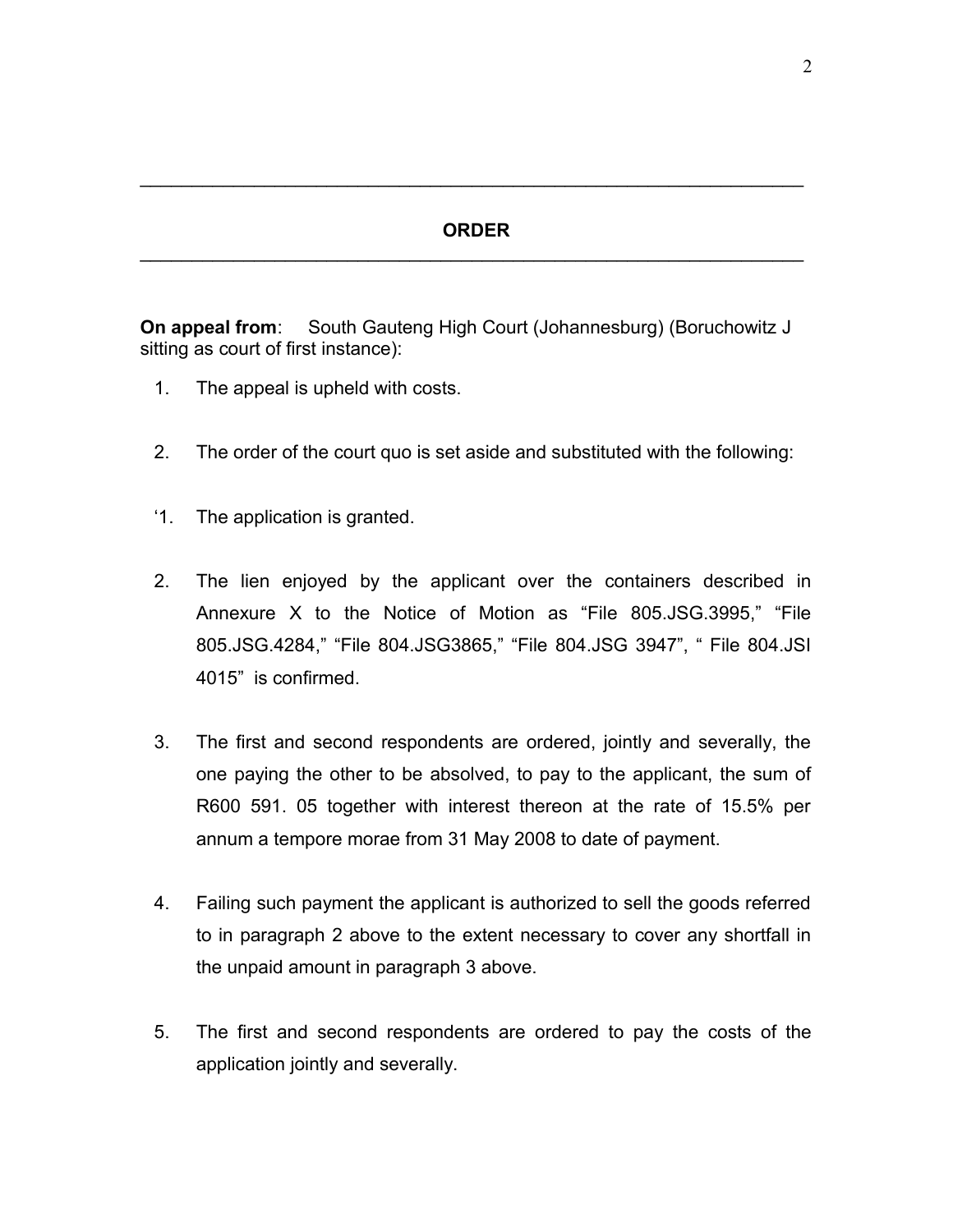6. The counter-application is dismissed with costs.'

### **JUDGMENT**

 $\mathcal{L}_\text{max}$  and  $\mathcal{L}_\text{max}$  and  $\mathcal{L}_\text{max}$  and  $\mathcal{L}_\text{max}$  and  $\mathcal{L}_\text{max}$  and  $\mathcal{L}_\text{max}$ 

 $\mathcal{L}_\text{max} = \mathcal{L}_\text{max} = \mathcal{L}_\text{max} = \mathcal{L}_\text{max} = \mathcal{L}_\text{max} = \mathcal{L}_\text{max} = \mathcal{L}_\text{max} = \mathcal{L}_\text{max} = \mathcal{L}_\text{max} = \mathcal{L}_\text{max} = \mathcal{L}_\text{max} = \mathcal{L}_\text{max} = \mathcal{L}_\text{max} = \mathcal{L}_\text{max} = \mathcal{L}_\text{max} = \mathcal{L}_\text{max} = \mathcal{L}_\text{max} = \mathcal{L}_\text{max} = \mathcal{$ 

SHONGWE JA (HEHER, TSHIQI JJA and MAJIEDT and SULDULKER AJJA concurring):

[1] This appeal raises the questions of whether the appellant is entitled to invoke a right of lien over goods received by it on behalf of the first respondent in terms of a facility granted to the first respondent by the appellant and whether an oral arrangement subsequently entered into by the parties disentitled the appellant from relying on certain trading terms and conditions.

[2] The appellant claimed final relief in the South Gauteng High Court, Johannesburg, in the following terms:

- 2.1 Confirmation of a lien allegedly enjoyed by it in respect of certain shipping containers.
- 2.2 Payment of the sum of R543 469. 54 together with interest thereon from 31 May 2008 in respect of clearing and forwarding services rendered on behalf of the first respondent.
- 2.3 An order authorising the appellant to sell all the goods which form the subject matter of the lien.

[3] The first respondent filed a counter-application in which it sought delivery of three containers retained by the appellant by virtue of the alleged lien. Boruchowitz J dismissed the application and granted the counter-application. In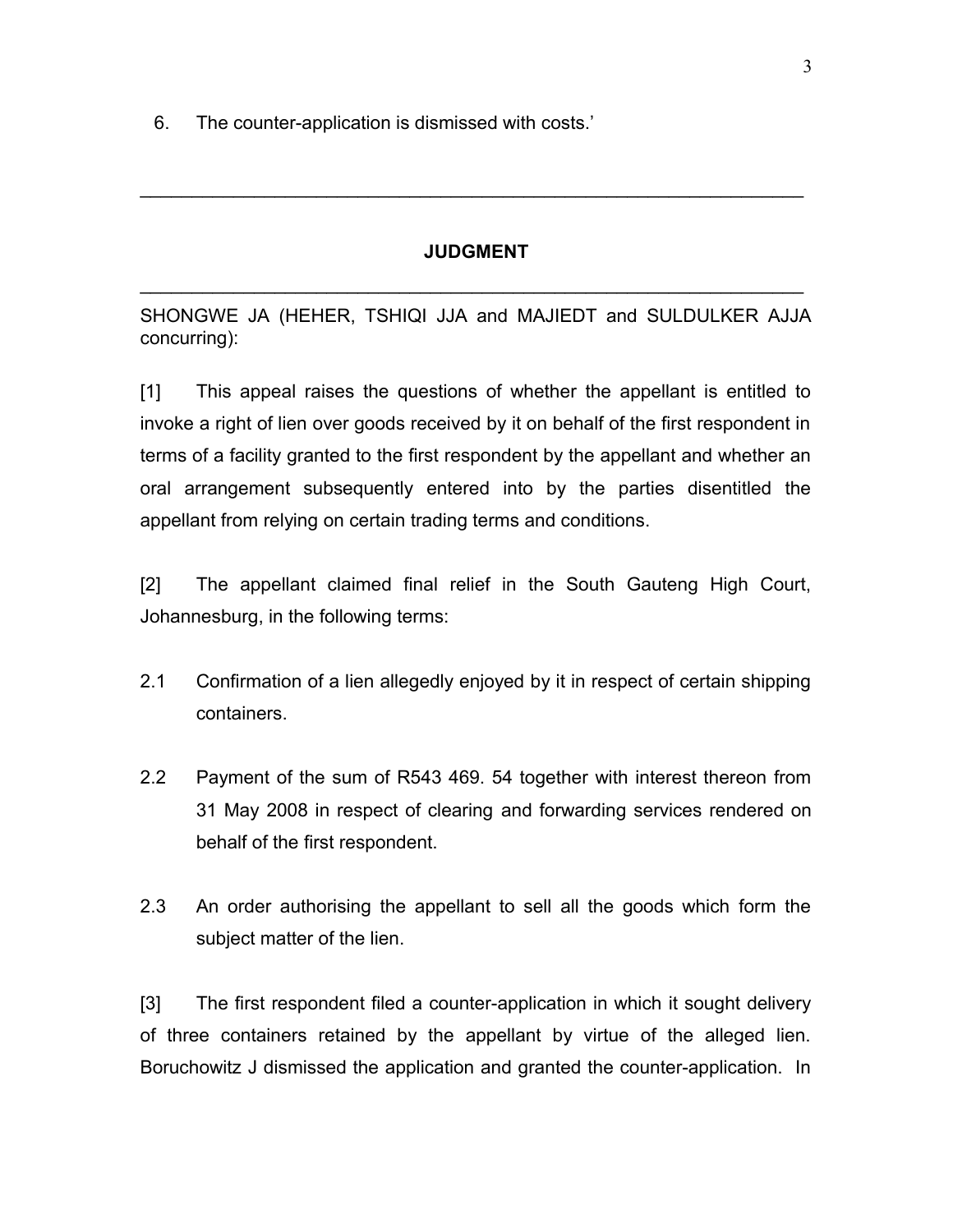both instances the costs followed the result. This appeal is with leave of the court a quo.

[4] At the hearing of this appeal, counsel for the appellant moved to increase its claim by an amount of R 57 121.51. This was in respect of a charge for services rendered which the appellant had, by oversight, omitted from its claim as formulated in the application papers. It was clear from the answering affidavit that the first respondent admitted that the debt had been incurred. Counsel for the first respondent, very properly, did not oppose the amendment, which is now formally granted.

[5] The appellant carries on business as a freight forwarding and clearing agent. The first respondent is a furniture importer and retailer. The second respondent is sued in her capacity as a surety in terms of a written deed of suretyship. The appellant relies on an agreement which initially incorporated its standard trading terms and conditions and granted a thirty day credit line to the first respondent. In particular the appellant relies on clause 6 of the conditions. Clause 6 reads:

'Unless specifically agreed otherwise by the Corporation, all disbursements made by the Corporation on behalf of the customer as well as all fees charged to the customer by the Corporation for agency, documentation, carriage, warehousing, freight, financing of disbursements or any other intervention by the Corporation, are payable on presentation of the account without deduction or set off. No amount may be deferred or withheld by reason of any claim or counter-claim. The Corporation shall have a special and general lien over all goods as security for all monies owing by the customer to the Corporation.'

[6] From the series of invoices forming part of the record it is clear that the appellant's standard trading conditions were applicable. They were invariably referred to at the back of each instruction sheet, both before and after the revocation of the credit line and even after the fallout between the parties in May 2008 to which I shall allude next.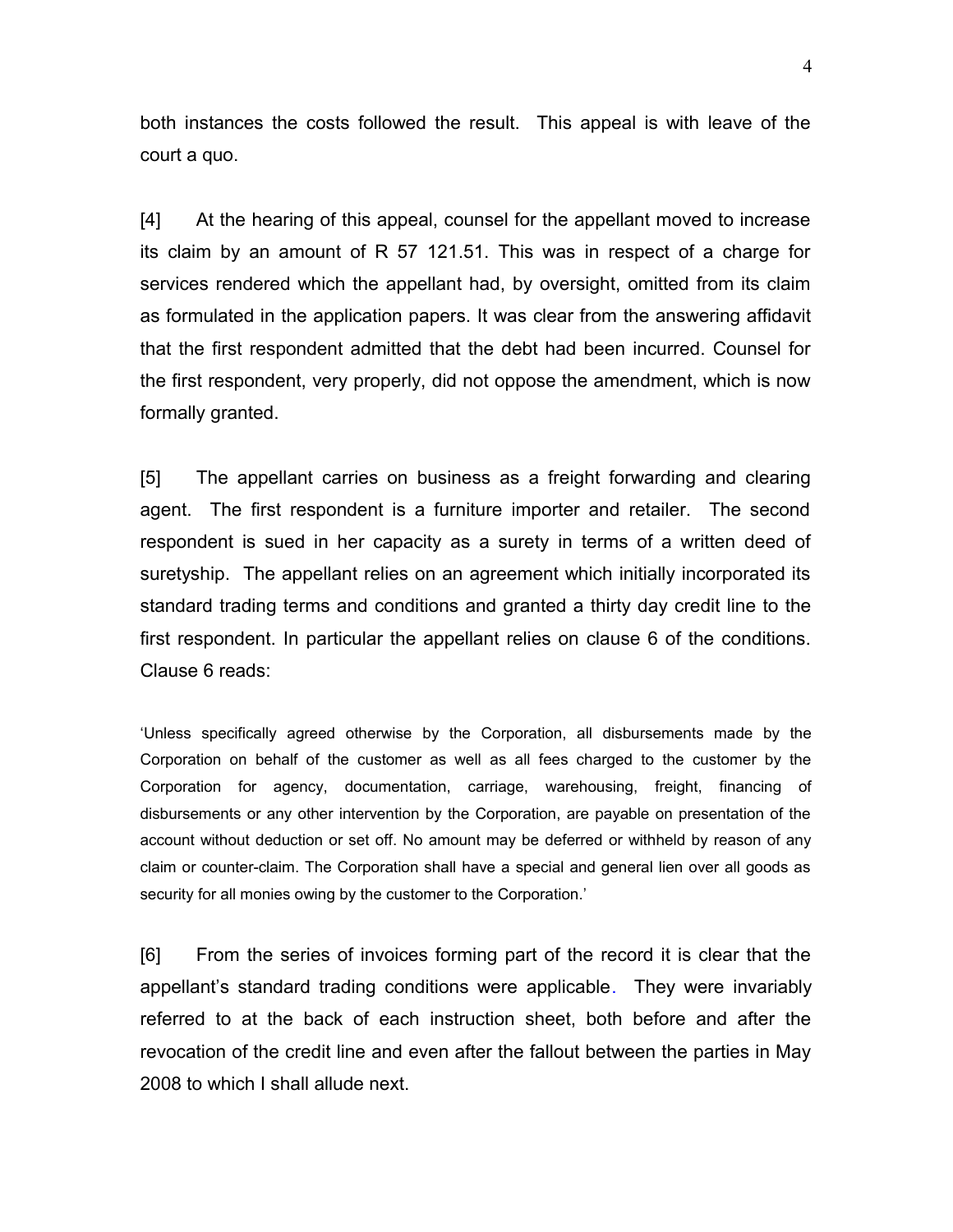[7] During the latter half of 2007 the first respondent experienced financial difficulties with the result that it breached its contractual obligations by failing to pay the appellant within the agreed time frame and in some instances by not paying at all. The appellant was compelled to revoke the credit facilities and deal with the first respondent on a strictly cash basis. It is common cause that in January 2008 an amount of R756 604.40 was owing by the first respondent. In January 2008 various post-dated cheques were issued in an attempt to settle the debt. Two of them were met, but a cheque for R306 604.40 dated 31 March 2008 was dishonoured by an instruction to stop payment in April 2008 It was contended on behalf of the appellant that this revocation of the credit line did not evince an intention by the appellant to cancel the agreement. The invoices continued to incorporate reference to the standard trading conditions after the termination of the credit line. It is clear that they regulated the relationship between the parties as before.

[8] Subsequent to the dishonouring of the cheque the appellant received five containers on behalf of the first respondent. These arrived on 18 April 2008, 21 April 2008, 24 April 2008, 11 May 2008 and 27 May 2008. The appellant incurred further handling and storage charges. The first respondent's indebtedness to the appellant increased. A meeting was held on 5 May 2008 to discuss payment of the first respondent's indebtedness. The appellant alleges that the first respondent undertook to effect payment of the outstanding debt in full on a weekly basis commencing the following week. In addition, it is common cause that the second respondent signed a deed of suretyship for due payment of the first respondent's indebtedness. This is where a major dispute of fact arises. The first respondent contends that a suspense account was to be opened in respect of the arrears and the amount was to be paid off as and when the first respondent had money to pay. In support of the first respondent's contention three affidavits of witnesses (namely Mrs Batt, its manager, Mr Brown a director and Batt's son, and Ferreira, an employee) who were present at the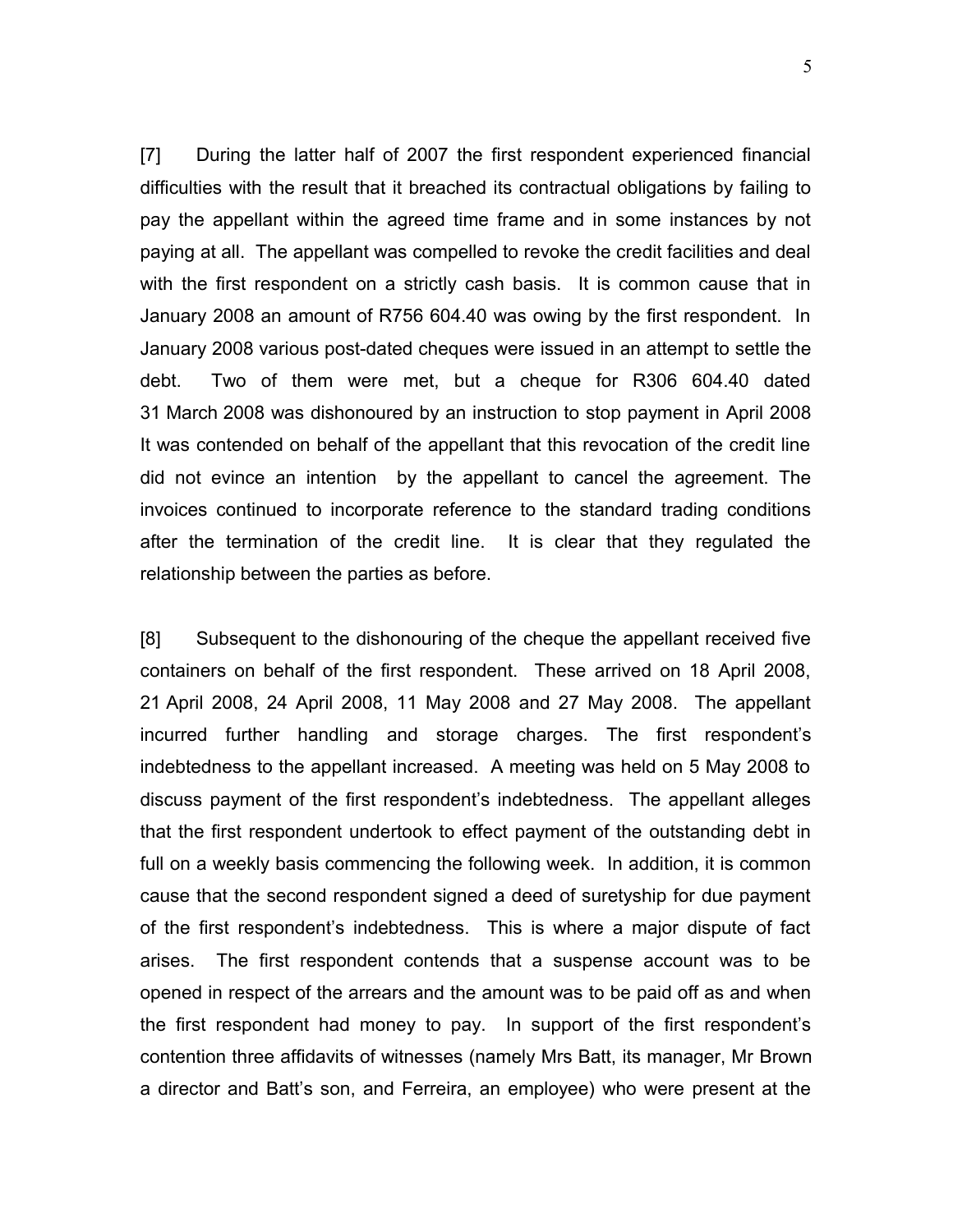meeting were produced. In my view, they differ in what the first respondent is alleged to have said in respect of a number of matters including when payment was to be expected. I shall deal with this aspect in detail later in the judgment.

[9] The first respondent failed, in the appellant's view of the agreement, to effect payment in the week following 5 May 2008. The appellant addressed a letter on 13 May 2008 to the first respondent demanding payment of the sum of R 674 131.82. In this letter the appellant referred to the standard conditions which entitled it to declare a lien and sell the goods to recover the amount of the indebtedness. This letter was followed on 27 and 28 May 2008 by a series of emails between the appellant and the first respondent. The gist of the e-mails is that the first respondent admitted that the sum of R307 000.00 was overdue and that it was prepared to pay interest on that amount. The appellant adopted the stance that it had afforded respondents extended time to sort out their finances but, since no further payment had been effected, it intended exercising its lien. The first respondent raised the issue of the credit and cash accounts. It contended, without referring to the alleged compromise agreement, that all monies paid in terms of the cash account had been paid and therefore the appellant could not exercise the lien which it enjoyed in respect of the goods. The appellant raised the issue of the stopped cheques and also to the threat to sell the goods and using the proceeds to settle the indebtedness.

[10] Only on 3 June 2008 did attorneys representing the first respondent raise, for the first time, the existence of the settlement agreement. But the letter does not include the alleged accord relating to the release of the containers paid for in cash which the respondent's witnesses state have been agreed on 5 May 2008. It refers neither to the alleged limitation on the terms of the suretyship (ie to existing indebtedness only) nor to the alleged undertaking by Mrs Batt to destroy it on satisfaction of that indebtedness. As these were all matters that Mrs Batt and later Brown said they regarded as material to the agreement, the omissions are strange. The appellant commenced proceedings on 4 June 2008.In the interim the first respondent had addressed a letter dated 3 June 2008 to the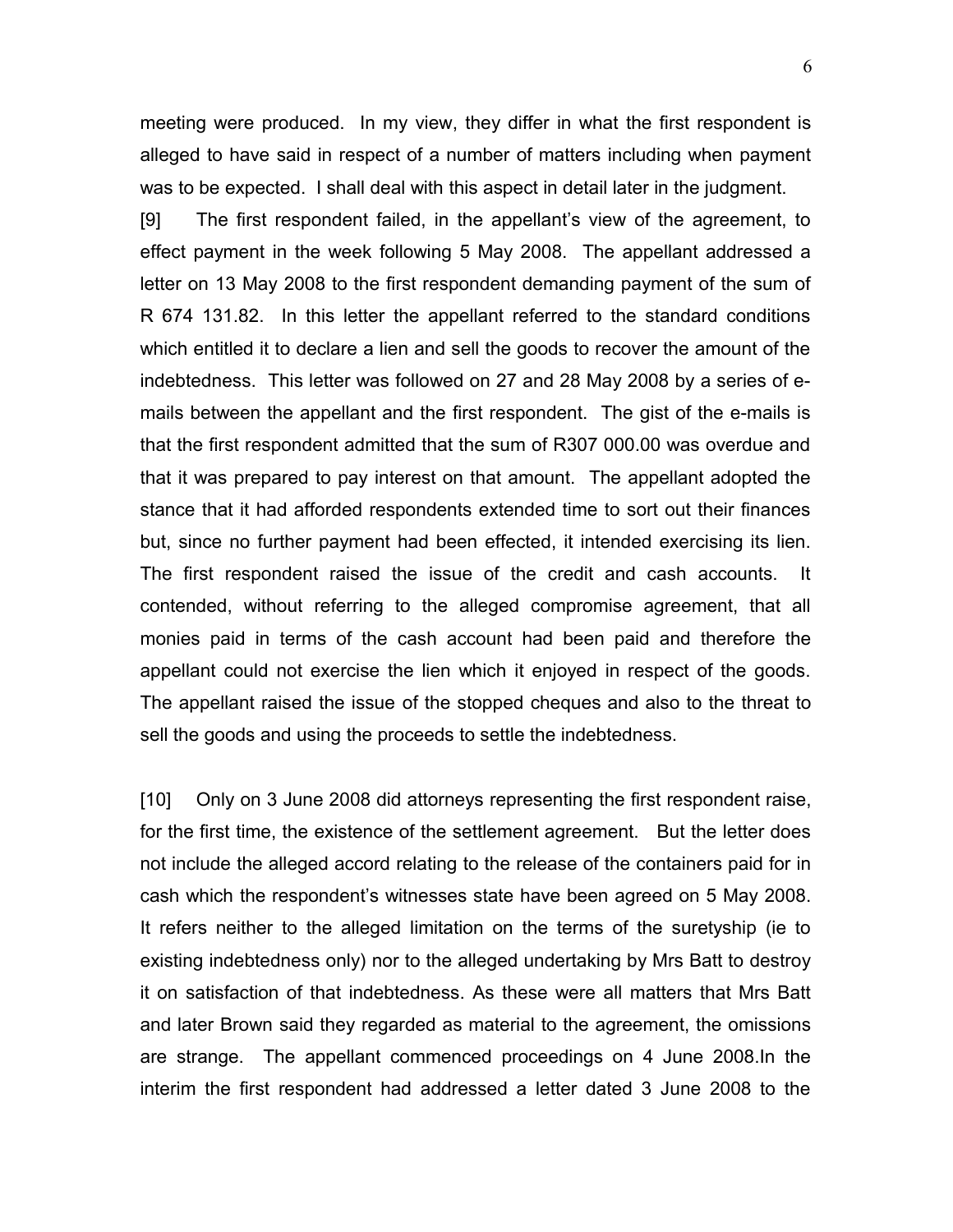appellant demanding the release of the three containers already paid for. The counter-application followed when the demand was ignored.

[11] The appellant contends that the sum of R543 469.54 is due and payable by the first respondent and that at the time of the application it had received five containers on behalf of the first respondent, against which it was exercising a lien. It contended further that it had cleared three containers which were in storage and that the remaining two containers had been placed in bond, but had to be cleared by customs with resultant further disbursements. Costs were said to be increasing on a daily basis and amounted to R130 726.55 at the time of the application.

[12] The respondent on the other hand contended that in terms of the January 2008 agreement all further freight services by the appellant would be on a strictly cash basis and that on 5 May 2008 the parties entered into an oral agreement in terms whereof the first respondent could pay the outstanding R306 604.40 as and when money became available, on condition that the second respondent signed a personal deed of suretyship in favour of the appellant. It further contended that the sum of R306 604.40 was to be transferred to a suspense account and in addition it was contended, the appellant undertook to release the three containers in its possession which were paid for in cash.

[13] As I have already said, it is plain that the parties conducted their business on the basis of the standard trading conditions in respect of transactions material to the present matter. Counsel for the first respondent argued but faintly to the contrary. The revocation of the credit line, in my view, simply closed down the credit facility but did not affect the trading conditions.

[14] The purpose of the meeting on 5 May 2008 was to seek payment of the outstanding amount, or at least assurance that it would be paid on conditions acceptable to the appellant, and the time frame within which it could be paid.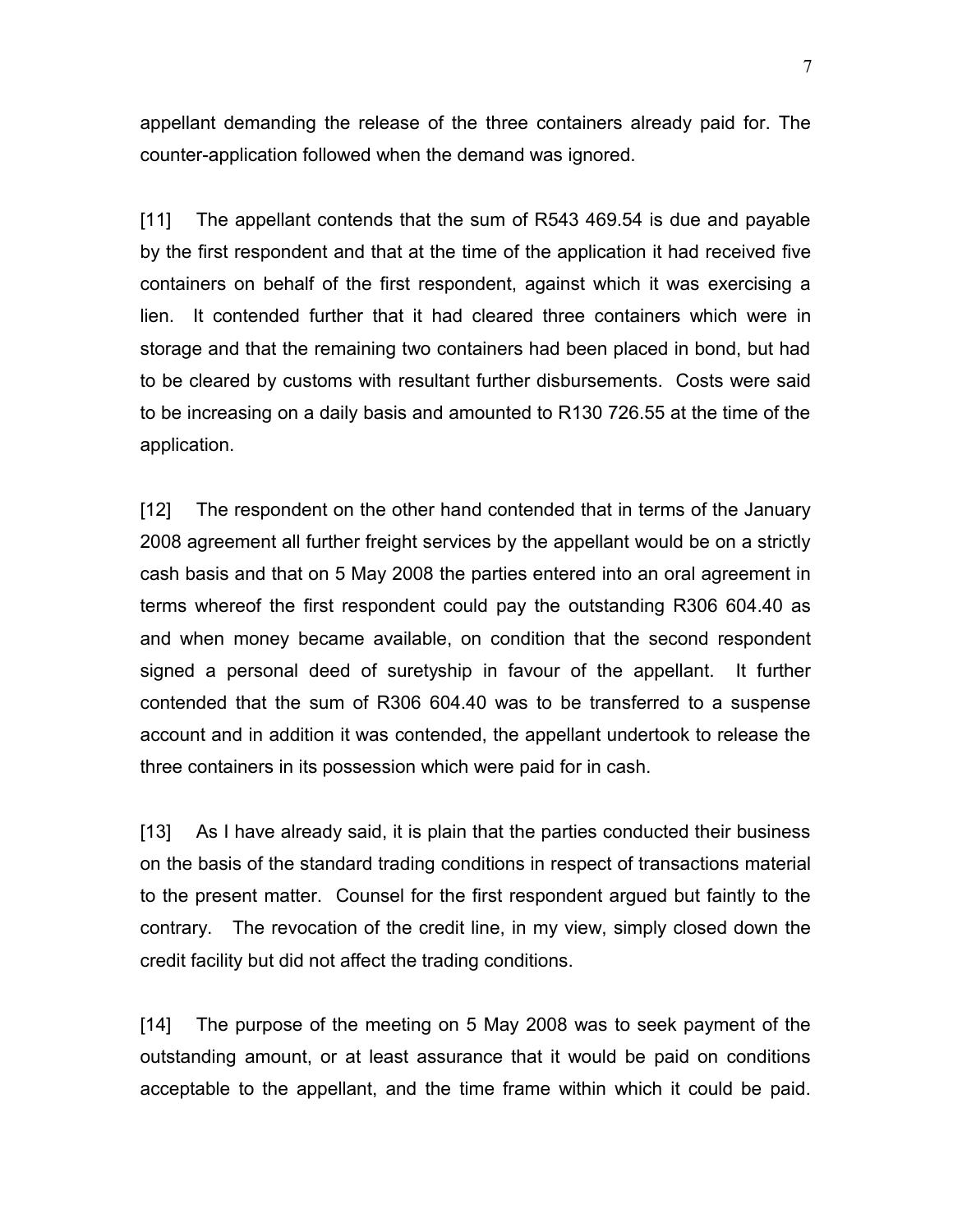The dispute is on when and how the debt would be paid. The appellant contends that the agreement was that payment would be made on a weekly basis commencing the following week, whereas the first respondent's version was that payment would be effected as and when money was available. The latter version is inherently improbable to a high degree. A few examples will suffice; it is unlikely that the first respondent would have moved from a position of relative certainty to one of extreme uncertainty. It was in possession of a dishonoured cheque and it had clear contractual rights. There was also no dispute as to the indebtedness. To strengthen the appellant's position it requested additional security by requiring a signed suretyship. Of what value would the suretyship have been if the first respondent would pay as and when money was available? And of what value would an undertaking not to rely on the suretyship have been to it as the second respondent averred? The subsequent conduct of the respondents is at odds with any bona fide belief in the minds of its representatives that agreement had been reached on the terms later alleged by them.

[15] As I mentioned earlier to illustrate the contradictions, the respondent's witnesses, Batt, Brown and Ferreira put forward versions different as between themselves and at odds with that of Mrs Wolff (a representative of the appellant). In essence their story was that Wolff wanted to be paid weekly, but Batt told her that she was not prepared to give undertakings which she might not be able to keep. A compromise was reached. In order to reflect the flavour of their case accurately I prefer to set out the contents of their respective statements (which they included in the answering papers).

[16] Mrs Batt stated as follows*:*

'I had a meeting with Margrit Wolff from Buffalo Freight on the  $5<sup>th</sup>$  May, 2008 regarding the outstanding amount of R306 604.40. The meeting was to make some arrangements to pay this amount off. She did say that there will be interest charged on this amount to which I agreed. I took Jacques Brown and Rita Ferreira with me so that whatever was said between us I had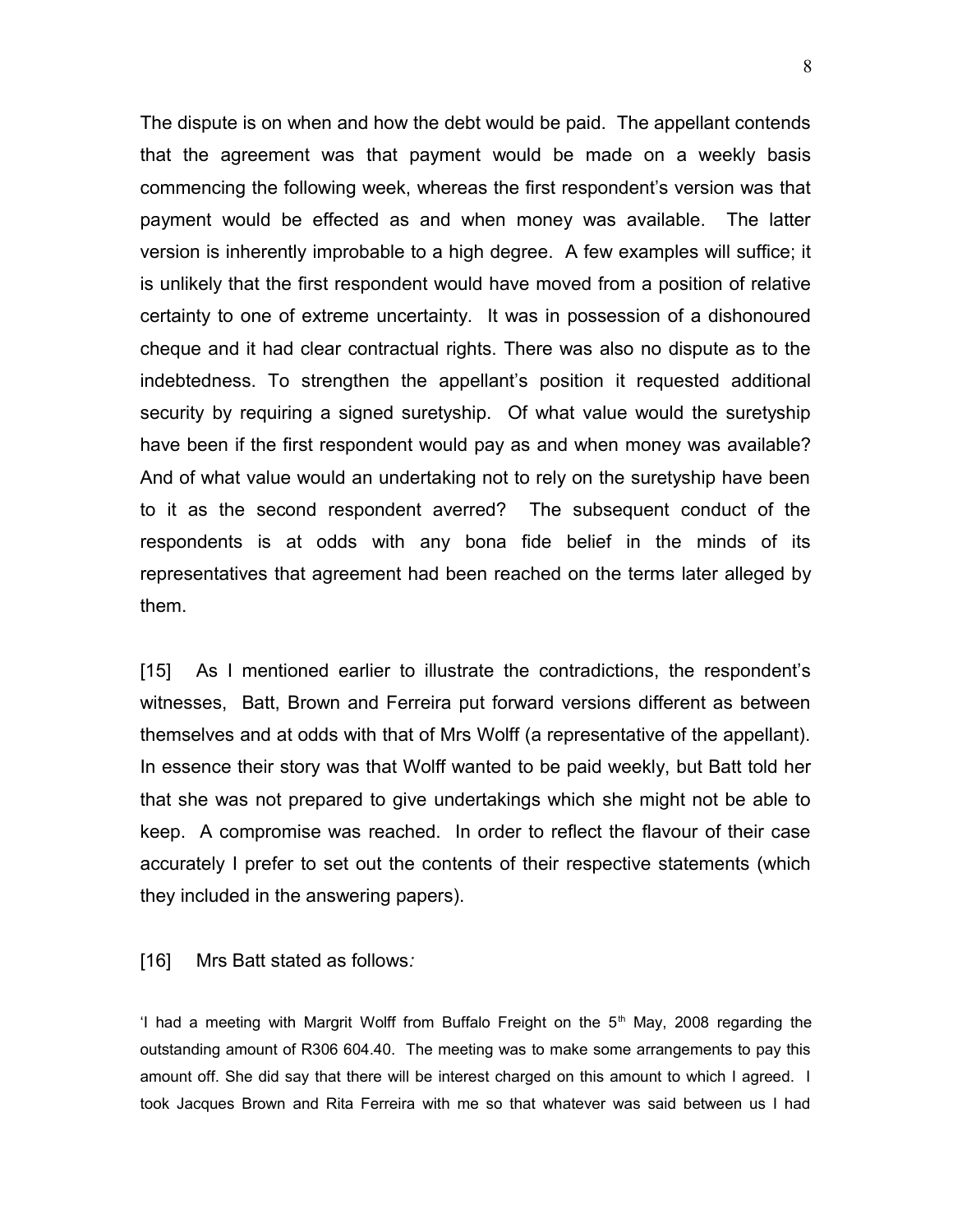witnesses. Margrit called Sally from their accounts department to sit in for this meeting. Margrit asked me if I can promise her that there will be a weekly payment for the outstanding amount. My answer to her was "Margrit I will never, ever make a promise that I cannot keep. I will make payments to you as I get money." Then Margrit asked me to sign surety for this amount. She said she will not use it, and will destroy it when the money was paid to her. I signed it. Margrit then told Sally that she must bring this amount into the current month and on this amount I will have to pay interest. After we agreed to the above arrangements, I then asked Margrit about the container that was with them. I asked Margrit if she will release the container. She agreed to this. The invoice for this container was R108 705.30. I paid this amount on May 08, 2008. When I phoned they said Margrit will still not release the container. Then I got another invoice for R61 192.02 and a second invoice for R64 651.65 I added them up and got to a total of R125 843.67. I then wrote a cheque for the amount of R139 874.06 on the  $16<sup>th</sup>$  May 2008. That was R14 030.39 more than the invoices that was given to me by Buffalo Freight. Then the next thing I know all these invoices were given to me with all these costs. I really thought we could work this out, but I am not sure. In the containers are orders where clients have paid a deposit and were going to pay in full when we delivered the goods to them. Now that we have not received the goods and can't supply the clients we have to pay them back. Given the above how does Margrit expect us to make more regular payments.'

#### [17] Brown described events as follows:

'Myself and Mrs Batt explained our situation to Mrs Wolff and we asked her for help. Mrs Wolff then said that she would help us and the following agreement was made. Mrs Wolff said that the money will be placed in a holding account and that we could pay the amount off. We then told her that we could not say how much we are capable of paying every month but that we will pay it off as soon as we possibly can. There was no specific amount or time limit given to us. Further more we made arrangements with the containers held by Buffalo Freights and we agreed to pay them in full then they would be released to Crestleigh Trading. Mrs Wolff gave a letter to Mrs Batt to sign for surety and said that she would not use the letter and that it would be destroyed once the account was settled. To my knowledge payment was made in full on container at Buffalo Freight and none of the containers released yet. Payment made exceeded the amount due on containers. And we took it that the balance was paid on holding account. So in short we are trying to comply with the agreement.'

#### [18] Ferreira stated that: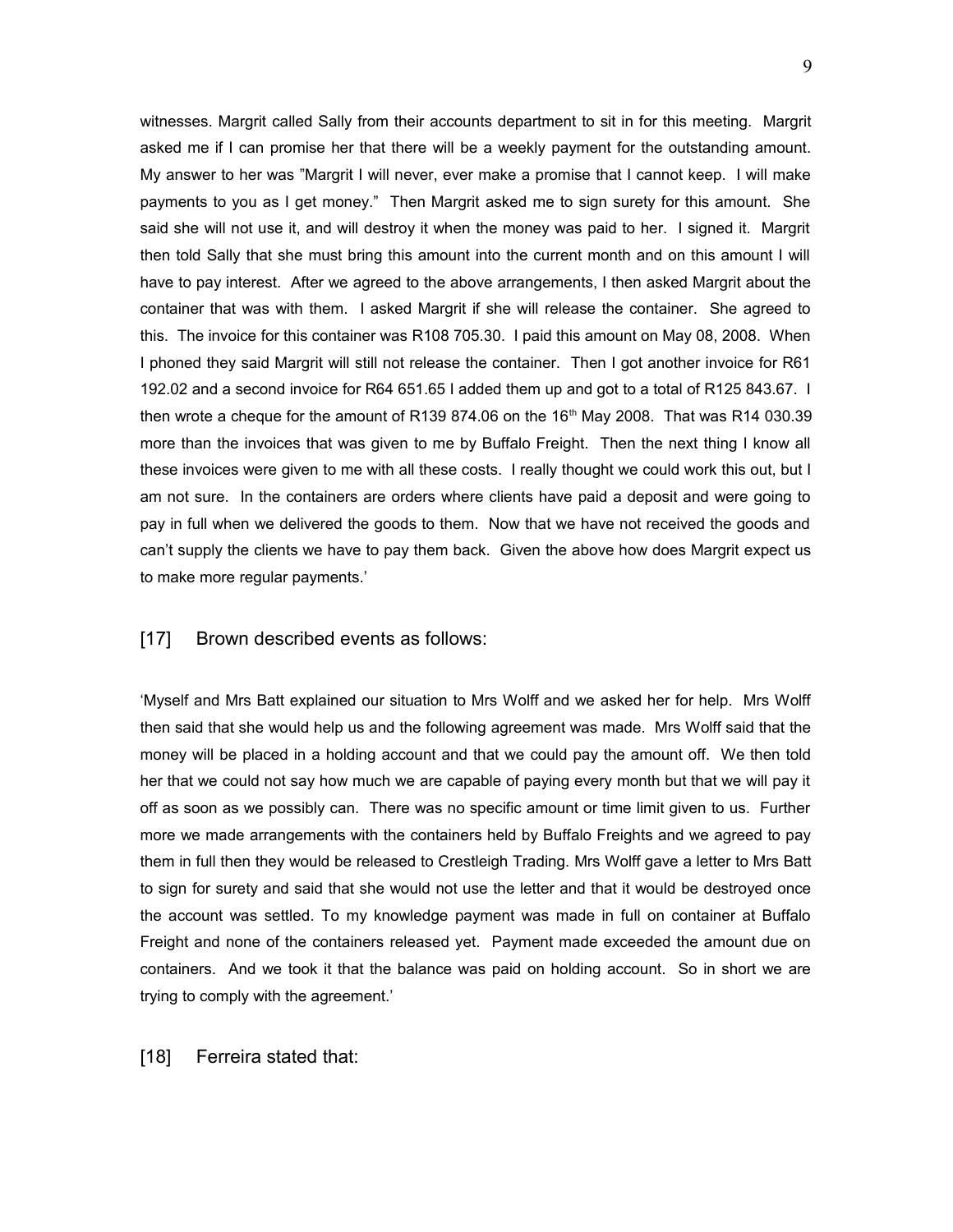'Mrs Batt explained to Margrit that she has a problem to pay the outstanding amount and asked her if she could pay it off as the money comes in, she will try and pay it off as quick as what she can, Margrit asked her if she can promise her a payment every week, where Mrs Batt told her she will never make a promise where she is not 100% that she can keep to that. At one stage Margrit asked Mrs Batt to sign a surety letter, Margrit still said she will not use it and will destroy it as soon as the amount was settled.

At that stage I told Margrit that I was caught with the same type of letter and the same promises. She then said she will not use it we got her word, and that we can be there when she destroy if Mrs Batt did sign the letter.

Margrit told Sally to take the amount of R306 604.40 out of the period it was in and bring it in as a current account.

Only after this was agreed on Mrs Batt asked Margrit if she will release the container that was with them, Margrit said if she get the payment for the container she will do so. Mrs Batt told me she has paid Margrit for that container but she still don't want to release the container. Mrs Batt also told me that she got two more invoices from two more containers, she has paid the two invoices and with a little extra so that the amount can come off, even if it is little by little.'

[19] The court a quo approached the matter on the basis that the facts pertaining to the agreement of 5 May 2008 were in dispute and that there had been no request by the appellant that the matter be referred for evidence or trial. It then applied the principle in *Plascon-Evans Paints Ltd v Van Riebeeck Paints (Pty) Ltd* 1984 (3) SA 623 (A) at 634 E-F (where it was held that the court must deal with the matter on the basis of the respondent's version coupled with the admitted facts in applicant's papers) However, in *Truth Verification Testing Centre CC v AE Truth Detection CC* 1998 (2) SA 689 (W) at 698 H-J , Eloff AJ said:

'I am also mindful of the fact the so-called robust common-sense, approach' which adopted in cases such as Soffiantini v Mould 1956 (4) SA 150 (E) in relation to the resolution of disputed issues on paper usually relates to situations where a respondent contents himself with bald and hollow denials of factual matter confronting him. There is, however, no reason in logic why it should not be applied in assessing a detailed version which is wholly fanciful and untenable.'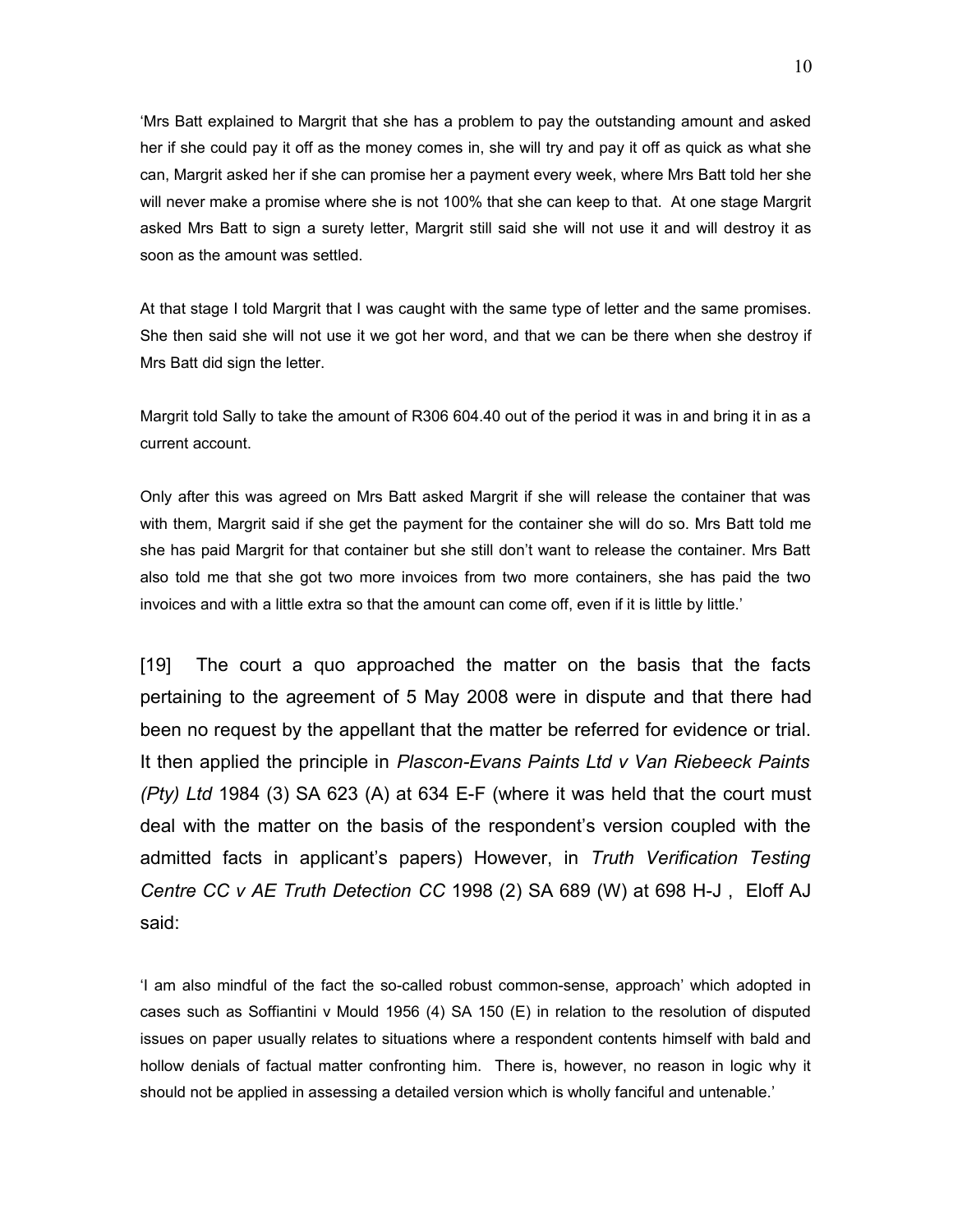I respectfully agree. The court should be prepared to undertake an objective analysis of such disputes when required to do so. In *J W Wightman (Pty) Ltd v Headfour (Pty) Ltd* 2008 (3) SA 371(SCA), it was suggested how that might be done in appropriate circumstances. The present case calls for a similar analysis.

[20] A court must always be cautious about deciding probabilities in the face of conflicts of facts in affidavits. Affidavits are settled by legal advisers with varying degrees of experience, skill and diligence and a litigant should not pay the price for an adviser's shortcomings. Judgment on the credibility of the deponent, absent direct and obvious contradictions, should be left open. Nevertheless the courts have recognised reasons to take a stronger line to avoid injustice. In *Da Matta v Otto* 1972 (3) SA 858 (A) at 689 D-E, the following was said:

'In regard to the appellant 's sworn statements alleging the oral agreement, it does not follow that because these allegations were not contradicted – the witness who could have disputed them had died – they should be taken as proof of the facts involved. Wigmore on Evidence,  $3<sup>rd</sup>$  ed., vol. VII, p.260, states that the mere assertion of any witness does not of itself need to be believed, even though he is unimpeached in any manner, because to require such belief would be to give a quantative and impersonal measure to testimony. The learned author in this connection at p. 262 cites the following passage from a decision quoted:

"it is not infrequently supposed that a sworn statement is necessary proof, and that, if uncontradicted, it established the fact involved. Such is by no means the law. Testimony, regardless of the amount of it, which is contrary to all reasonable probabilities or conceded factstestimony which no sensible man can believe-goes for nothing; while the evidence of a single witness to a fact, there being nothing to throw discredit, cannot be disregarded."

Also in *Siffman v Kriel*, 1909 T.S. 538, INNES, C.J.*,* at p 543 says:

"It does not follow, because evidence is uncontradicted, that therefore it is true … The story told by the person on whom the onus rests may be so improbable as not to discharge it."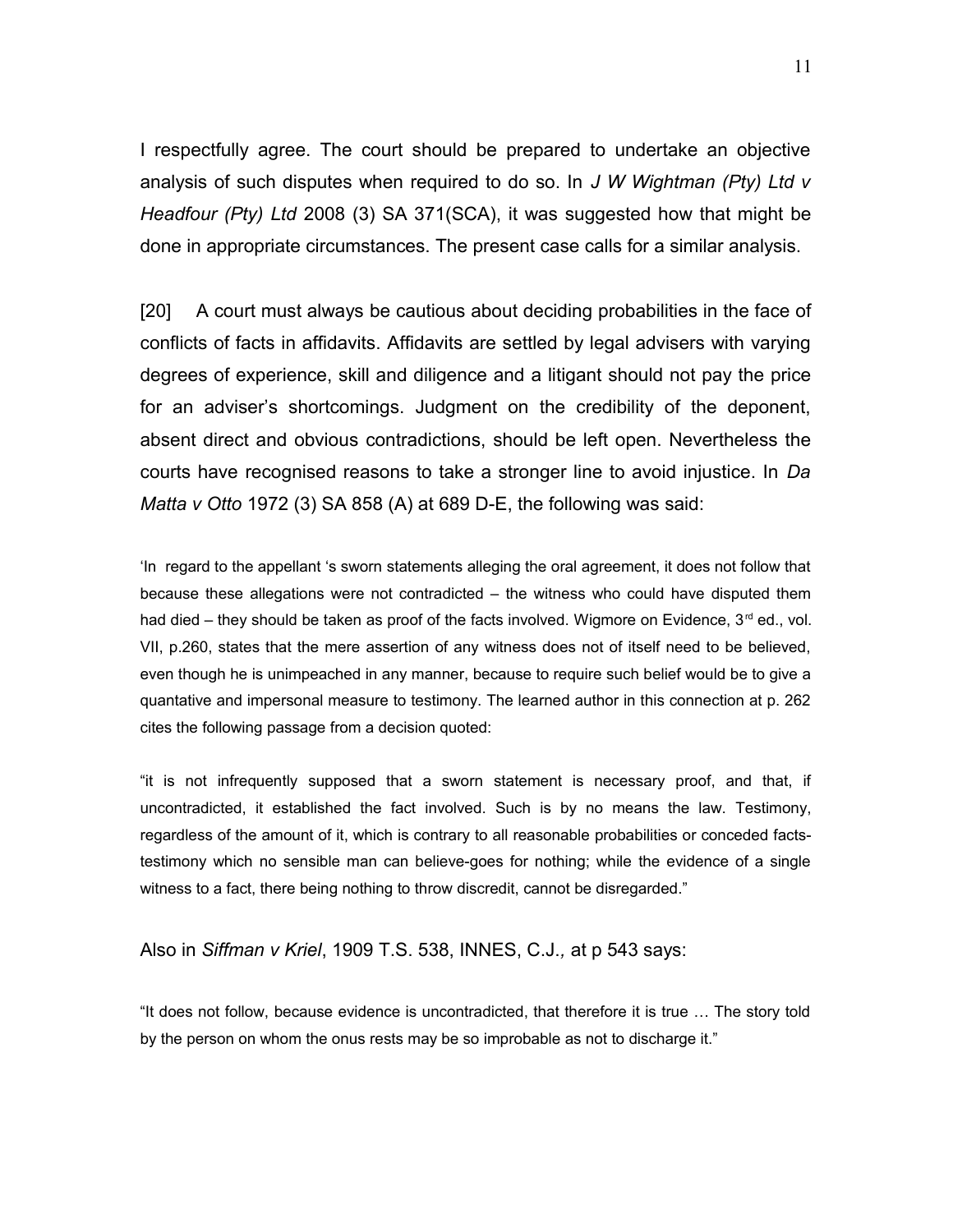[21] I am satisfied that the court a quo should have adopted this approach when considering the first respondent's defence and version of what happened at the meeting of 5 May 2008. If it had done so, it must have concluded that no genuine factual dispute existed and that the version propounded by the respondents was fanciful and wholly untenable. In the premises I find that no compromise agreement had been reached on 5 May 2008 as contended for by the respondents. The appellant's contention to the contrary ought to have been upheld by the court below. It should have come to the conclusion that the standard trading terms and conditions alluded to in the preceding paragraphs had in fact remained extant.

[22] I am constrained to disagree with the finding of the court a quo that the quantification of the applicant's claim could not be ascertained from its affidavits. An examination of the statements and tax invoices shows clearly how the sum of R543 469.54 was arrived at. They cover all debits and credits. As referred to earlier the amount of R57 121.51 has been added to the claim by reason of the amendment. The first respondent is therefore entitled to judgment for R600 591.05.

[23] There was no dispute that if the appellant was entitled to enforce its claim against the first respondent at the time that it purported to exercise its lien over the three containers, it was also lawfully entitled to the security which the lien provided. It follows that the counter-application should have been dismissed.

[24] In the result:

- 1. The appeal is upheld with costs.
- 2. The order of the court quo is set aside and substituted with the following:
- '1. The application is granted.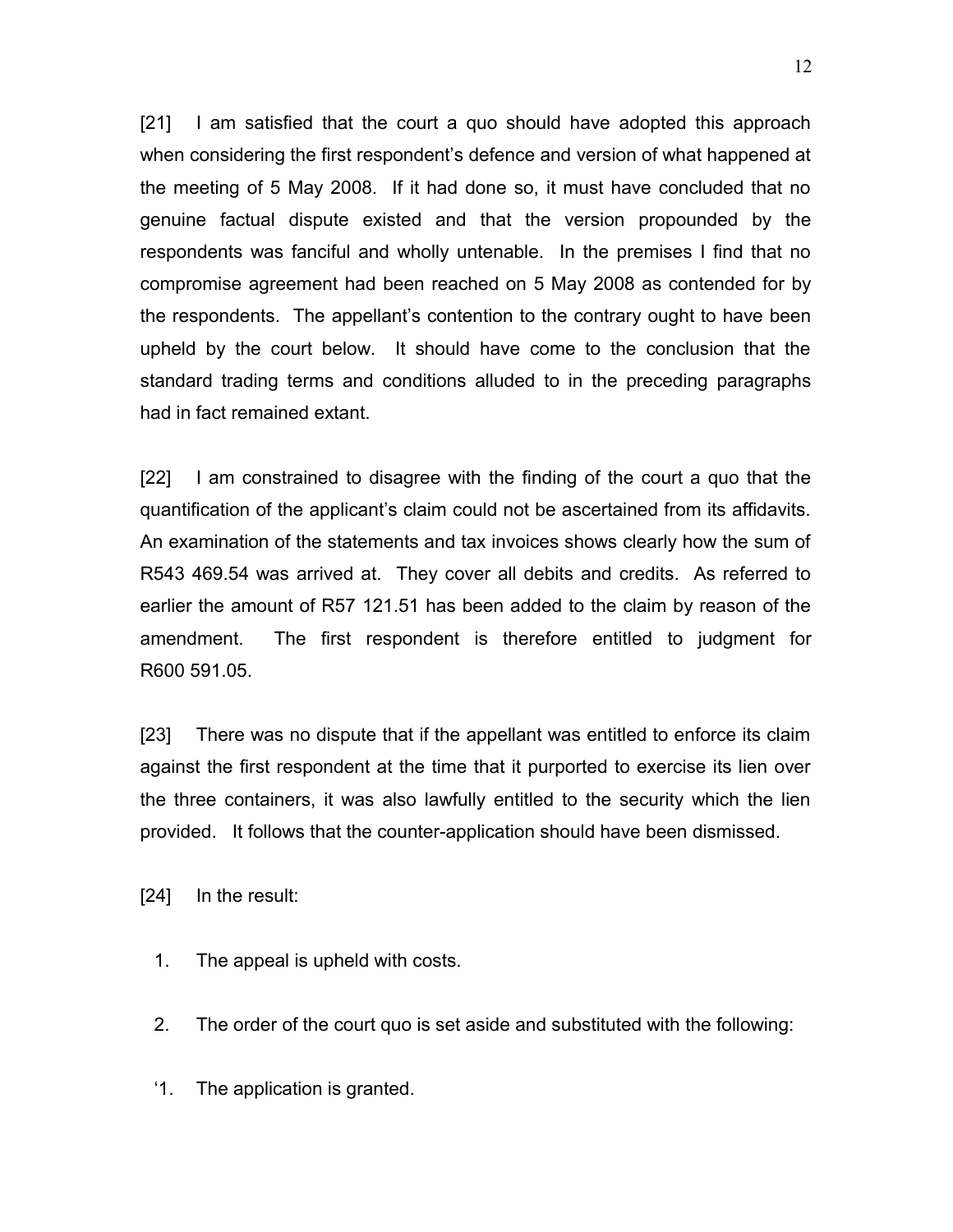- 2. The lien enjoyed by the applicant over the containers described in Annexure X to the Notice of Motion as "File 805.JSG.3995," "File 805.JSG.4284," "File 804.JSG3865," "File 804.JSG 3947", " File 804.JSI 4015" is confirmed.
- 3. The first and second respondents are ordered, jointly and severally, the one paying the other to be absolved, to pay to the applicant, the sum of R600 591. 05 together with interest thereon at the rate of 15.5% per annum a tempore morae from 31 May 2008 to date of payment.
- 4. Failing such payment the applicant is authorized to sell the goods referred to in paragraph 2 above to the extent necessary to cover any shortfall in the unpaid amount in paragraph 3 above.
- 5. The first and second respondents are ordered to pay the costs of the application.

de la provincia de la provincia de la provincia de la provincia de la provincia de la provincia de la provinci

6. The counter-application is dismissed with costs.'

**SHONGWE** 

JUDGE OF APPEAL

 $\frac{1}{2}$